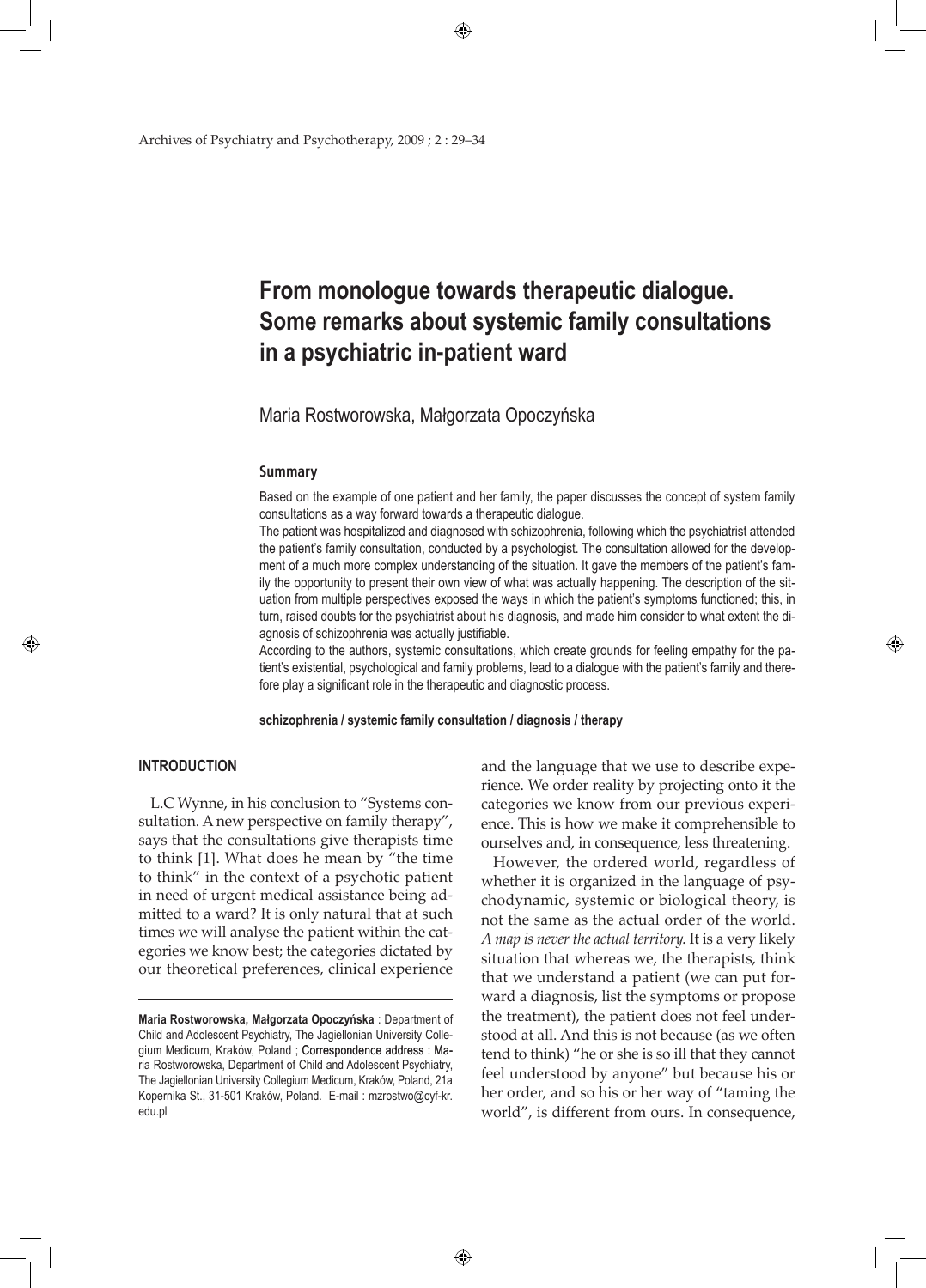⊕

our cooperation with the patient becomes either illusory or simply impossible. In any case it is very difficult and it does not bring the results expected by the patient or by the therapist.

How can we avoid this misunderstanding that makes it difficult and sometimes impossible to treat the patient?

Based on our clinical experience in the in-patient ward, where we diagnose, treat and rehabilitate patients with schizophrenic psychosis, we think that a useful tool to avoid the traps of "tamed order" (i.e. apparent understanding resulting in the illusory dialogue with a patient) are systemic family consultations. Here, we wish to present an example of how family consultations can lead to a real dialogue with a patient.

#### **SYSTEMIC FAMILY CONSULTATIONS**

Systemic family consultations belong to one of the forms of cooperation with the families of patients hospitalized in the clinical environment due to psychotic disorders. These are neither family interviews nor family education or therapy. Their aim is not to find the answer to questions about the objective state of things, for example to questions of the type "what is the patient's family like?" (its members and their mutual relations) or "what is the family's influence on the development of psychopathology in one of its members?". The consultations are an opportunity to get acquainted with the languages used by the family for explaining the world and for the family members encounter in the world. In other words, it is not "what really is and how is it?", which is the object of interest of the consultant who holds the meeting, but "how, whatever is, is discussed in the family". For instance, a consultant may ask what is most important to each member of the family at that particular moment in their life, what would they like to discuss with the others in the family, in what way, if at all, the consultant may be of help to the family [2, 3].

To reach the main goal of the systemic family consultation, the consultant in charge of the meeting must observe the following principles:

The first, which we think is most important, is that the consultant – a doctor or psychologist – suspends his expert knowledge for the time of the meeting. If he or she is an expert it is only in creating favourable conditions for conversation and then formulating, on the basis of the conversation, further proposals for cooperation with the family. The consultant should not plan the subject matter of this conversation, have a ready-made script or create a list of questions to be asked. He or she should merely follow the problems discussed by the family.

The next principle says that the consultant should be neutral, must not pass judgements or join any of the coalitions existing in the family. In other words, an equal distance should be kept from all family members. The consultant should follow the principle of "staying curious" i.e. refraining from formulating early hypotheses about what is and how it is and then testing the theory.

Finally, the consultant should adhere to the principle of circular questioning, expressed in giving up questions of the "how was it" and "how is it" type in favour of questions which increase curiosity within the family, questions that open into the future i.e. "What would happen if... ?" "How does the family think, what does  $X$  think ?" etc. [4]

⊕

Family consultations take place at the beginning of hospitalization. They are conducted by a therapist who is not directly involved in the therapy of a given patient. All co-habiting persons are invited to attend the consultation. Apart from the family members, the meeting is also attended by observers such as the patient's individual therapist and other members of the therapeutic team. The consultations consist of two parts: the first, main part, in which the family members introduce themselves and share their experience relating to the current situation, and the second part, preceded by a break, in which the consultant communicates to the family the way it has been understood by the observers. Usually it is at this later stage that a proposal of a further, more clearly defined and closer form of cooperation is made to the family, such as the ideas for individual, group, psycho-educational meetings or systemic family therapy.

#### **PATIENT CASE STUDY**

Ewa, a 19 year old first year student of the Faculty of Nursing, was brought over to the clinic

Archives of Psychiatry and Psychotherapy, 2009 ; 2 : 29–34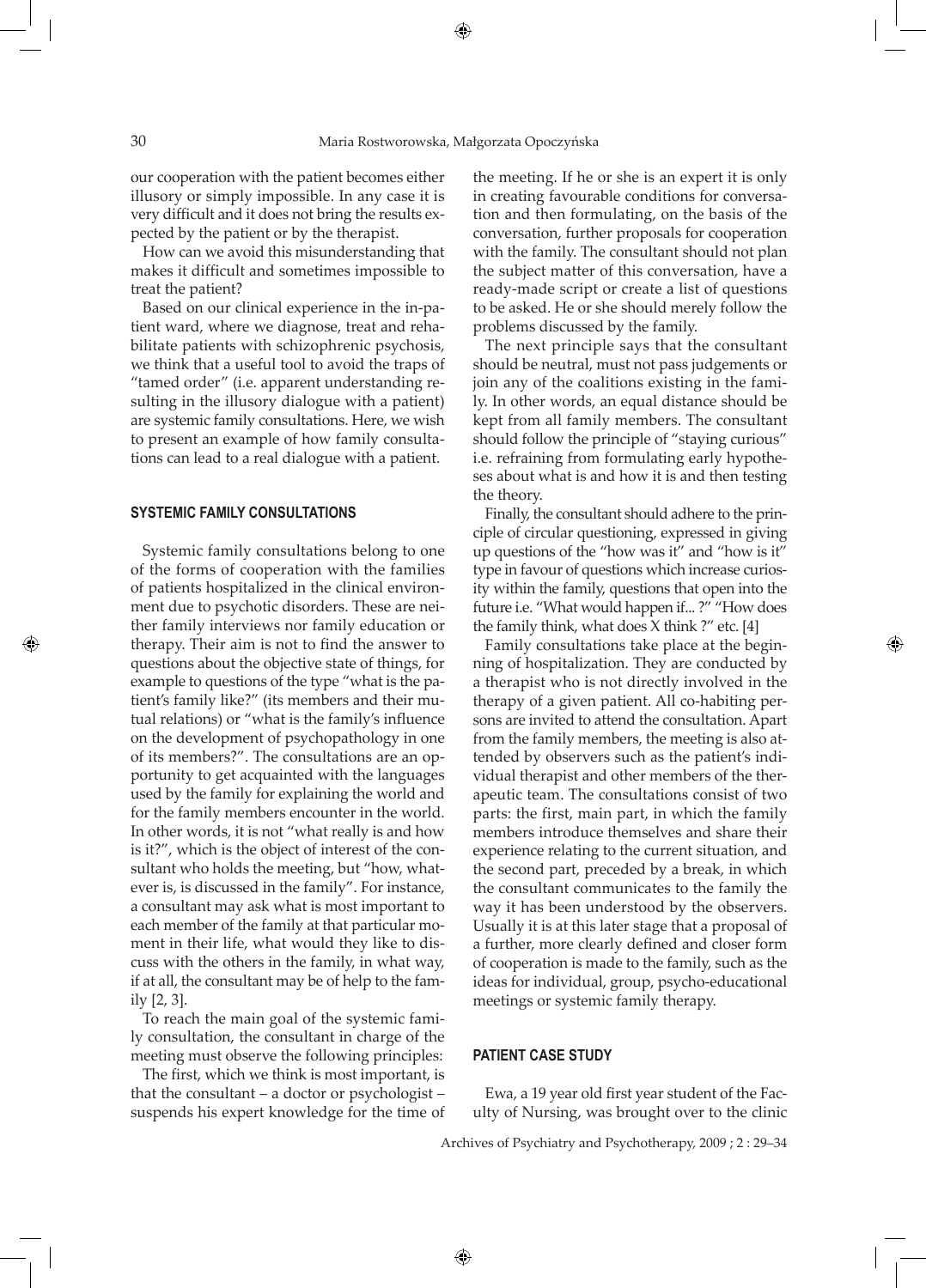by ambulance, and directed to the acute psychosis treatment ward. When admitted, Ewa was described as experiencing increased anxiety and psychomotor performance, strong fear and difficulties in verbal contact. Her thinking was formally distorted through dissociation and symbolic thinking and her thought content was also dysfunctional, exhibiting illusions of grandeur and mission to fulfil; Ewa talked about her telepathic and healing skills. She was clear about her own person but confused about place and time. In psychiatric evaluation, her behaviour during examination was peculiar. She had auditory hallucinations, hearing voices addressing her and saying things like "This is the sister of the man who committed suicide". Her mood was unstable, from sudden outbursts of tears to laughter.

According to her colleagues from the students' hostel, Ewa had began behaving strangely a few weeks previously. She started to isolate herself from the group, neglected her personal hygiene, stopped attending classes, barricaded herself in her room, painted the walls in black, strangely shaped patterns, shaved her head and stayed up all night. Her friends were positive that she had "gone mad".

The initial diagnosis put forward by a psychiatrist on the basis of the examination and an interview with the patient, aroused no doubts: Ewa met the criteria for disorganized schizophrenia according to DSM-IV (hebephrenic schizophrenia according to ICD-10). The patient received anti-psychotic medication, and her family was informed of her hospitalization.

In the next few days of hospitalization, the initial diagnosis found further confirmation. Ewa's thoughts were still distorted; she was irritable, displayed symptoms of increased anxiety and emotional lability. She often talked about her dead brother who committed suicide. The patient said "If I say I feel it I feel it", "I was a madwoman, a child, and who knows what else", "I wanted everything and I wanted nothing", "when my brother hanged himself, I began to see him in every man".

#### **Family consultation**

⊕

A few days after Ewa was admitted to the ward, we invited her family for consultation.

Archives of Psychiatry and Psychotherapy, 2009 ; 2 : 29–34

⊕

The meeting was attended by Ewa and her parents.

The family were farmers from a small village in the Podkarpacie province. Both parents, in spite of their young age, were retired due to poor health. They were sad, depressed by the difficulties in their lives and worn-out by hard work. They complained of poor health and financial troubles. They cried, and complained mainly of the harshness of fate. When the parents wailed and complained of their fate, the patient walked around them, cuddled and kissed them, just as a mother would try to comfort her small children.

At one point the consultant asked what was the most important matter in the family now. The patient spoke first: "I'll start, as I always do", she said and continued with the story of her brother's suicide who hanged himself at nineteen years of age. She spoke of him as the oldest of the three children that the parents put their hopes in. As the oldest child he was supposed to inherit the farm. He was also her beloved brother. She could not understand at all why he had killed himself. "I thought that I did something wrong and he died because of me. I prayed for him". At the end of her story Ewa said : "Now I feel like an adult. Now I feel it was a miracle. His life ended then just as mine is truly beginning now".

The patient's parents listened in silence. They admitted that they never talked about their son since his death. What happened was deeply hidden inside them. They were ashamed in front of other people, and never talked about what had happened. They prayed together every day and this is what they thought kept them close together. The patient's mother said "I cannot comprehend any of this. Our whole life became so complicated. I can't even smile since my son's death. For me nothing exists any more". Her daughter's hospitalization, like her son's death, was completely incomprehensible to her.

During the break, the consultant had a chance to speak to the observers, including the patient's individual therapist. Everyone agreed that the family meeting had provided the first occasion to break the silence about the oldest child's death. They also noted the convergence of the fact that the patient's brother committed suicide at the age of nineteen. she left home to study at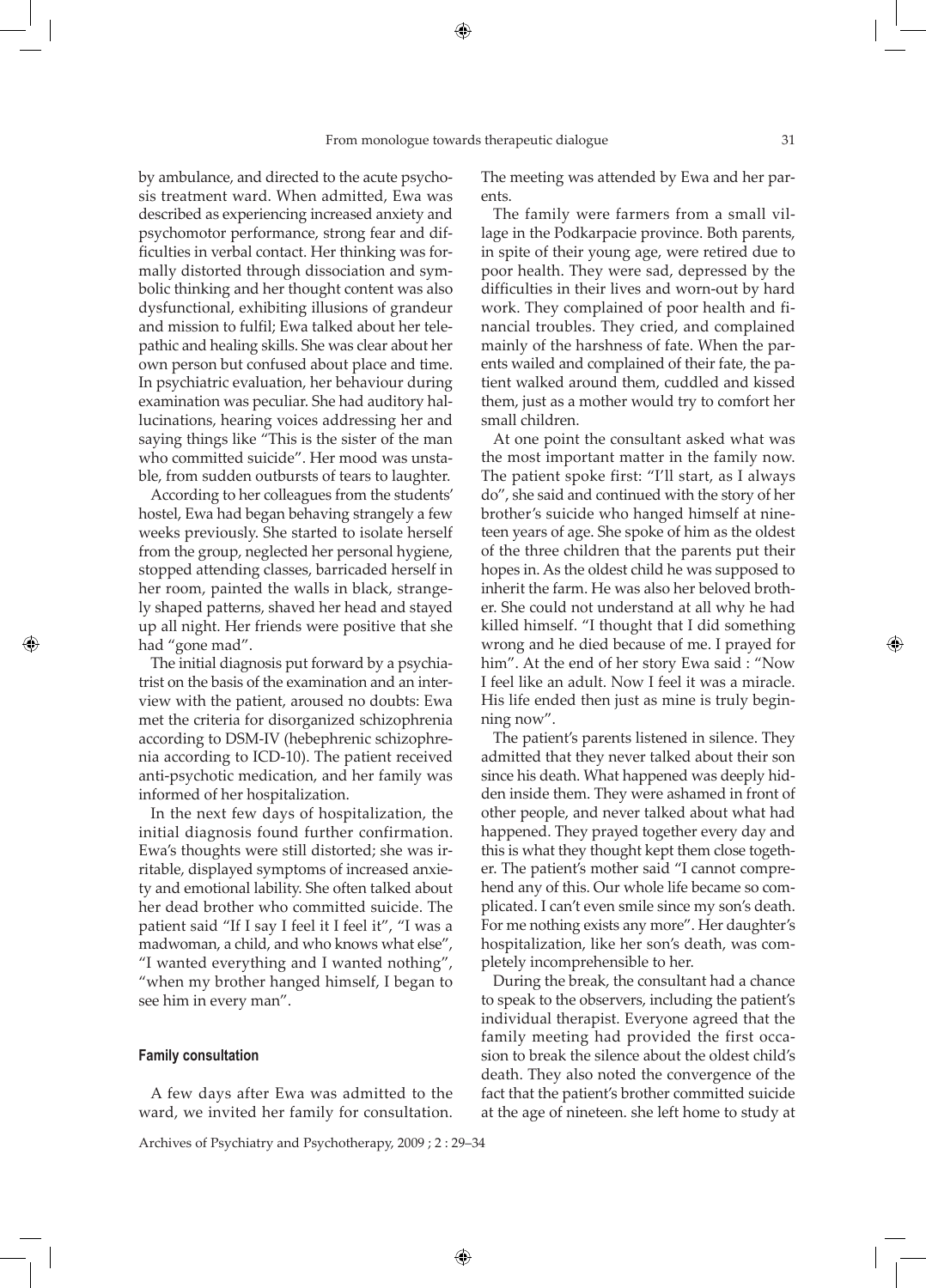the same age and shortly after found herself in the clinic with the symptoms of psychosis.

Against the background of family history and the feelings expressed by the family members, the patient's behaviour, which was earlier considered as bizarre, made much more sense to the observers. The patient's talk, which had previously appeared to her doctor as disassociated, now seemed much more coherent and adequate to the content it expressed. The psychopathological context, in terms of which the patient's situation was first described, stopped being treated as the only possible and justified perspective. Restricting it within the diagnostic process seemed like a great simplification.

The individual therapist asked whether the patient's experiences, treated as symptoms of schizophrenic psychosis, could not also be treated as a distant reaction to her brother's death, especially as the symptoms appeared when she turned the age her brother has died at. Could they not be understood as an adequate response to a hushed-up family tragedy, and so treated not only as pathological, which the medical language authorizes, but also as a normal response, which the family context gives grounds for ?

With these questions in mind, the observers' team put forward a hypothesis to the effect that perhaps the patient needed this psychosis to interrupt the silence. She had to leave home to tell others about what happened and to talk about herself. She had to turn her brother's age for the memory of him to return. Perhaps the patient, who was considered to be the weakest family member, as psychiatrically treated people often are, displayed the most strength : not only by becoming the first person ready to talk about her brother's suicide but also by giving support to her grieving parents during the consultation meeting.

In the second part of the meeting, the consultant shared these reflections with the family and suggested another therapeutic meeting.

#### **POST-CONSULTATION THERAPEUTIC DIALOGUE**

The fact that the whole perspective on understanding the patient had broadened, and the idea of concentrating solely on the psychopathological perspective had been abandoned, made

the therapist revise his therapeutic plan. It simply appeared that it was not enough to treat the symptoms alone any more, even if the medical perspective would justify such a move. The therapist thought that perhaps it would be advisable to talk to the whole family, because it was possible that the patient alone experienced what the family had not been able to experience for years. Even if the family gave no approval for such proposal for some reason, should he not talk to his patient in terms of her loss rather than about her illness?

These questions and thoughts, aroused as a consequence of the family consultation, changed the one-way comprehension of the patient's problem into multiple options; one understanding (in terms of psychiatric diagnosis) into many possibilities, a focus on the patient alone into interest in the whole family system. As a result, maintaining the initial diagnosis of schizophrenia as the only correct one began to be quite doubtful, especially from the epistemic and ethical perspectives.

⊕

From the point of view of the actual classification of psychic and behavioural disorders, there were still reasons for adhering to the diagnosis of schizophrenia. If, however, we are inclined to go along with some of the increasingly popular opinions in psychiatry [5] and abandon the idea of looking for the description of the world as it actually is in medical classifications, then the question of whether the diagnosis is correct or not will not be restricted to asking whether what the psychiatrist sees during the examination of the patient complies with the criteria included in these classifications. Classifications of psychic and behavioural disorders refer both to the preceding and historically modified theories and to the reality they aspire to describe. Reality is always more complex than its descriptions; the world systematized and ordered through classifications does not mean the same as the actual order of the world, and the attempt to understand the individual in general terms unavoidably leads to simplifications [6]. On the other hand, each diagnosis, even if it does not describe the world as it actually is but simplifies it in the language of theory preceding the origins of classification, influences reality through very specific effects it exerts upon it. This often leads to a paradox: a psychiatrist, who recogniz-

Archives of Psychiatry and Psychotherapy, 2009 ; 2 : 29–34

⊕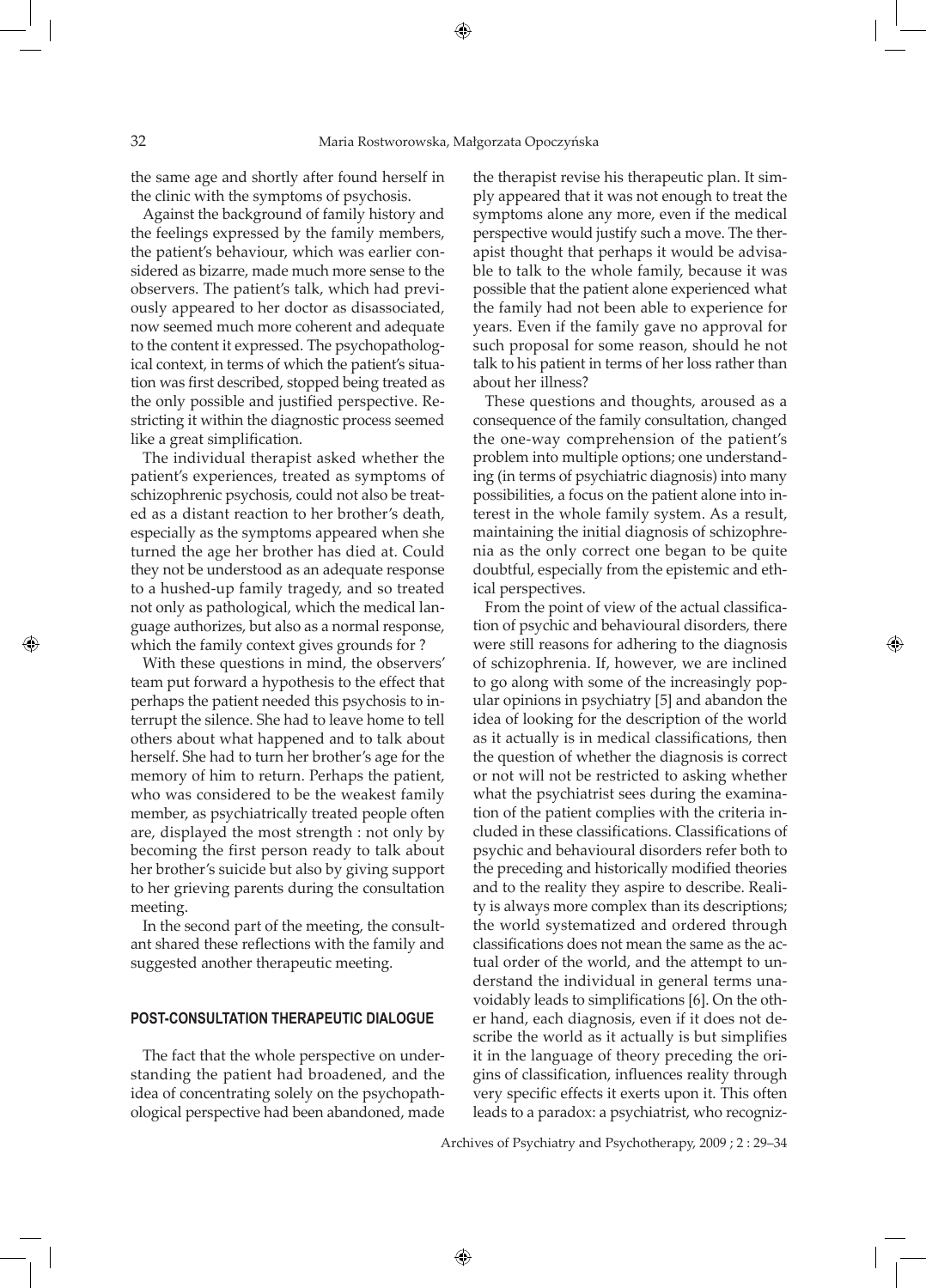es schizophrenia in his or her patient, as dictated by current classifications, may at the same time be right and fail to be so. The diagnosis is right when referred to general categories but wrong when understood in the context of the patient's individual life history.

The diagnostic process must therefore consist in the psychiatrist asking at least two main questions; the first is whether the diagnosis meets the criteria of current classifications, and the second asks if the general diagnosis refers to the patient's life and how it is likely to affect it. The second question is incomparably more difficult than the first, as what we refer to as "the patient's life" runs concurrently in many, often incompatible, contexts (individual, family, social, metaphysical etc.) The diagnosis right in one context might prove wrong in another.

The consideration of these issues made the therapeutic team interpret the patient's experience in the categories of psychotic reactive disorders, although the latest classifications give up this diagnostic concept. What seemed merely pathological on first glance, after the conversation with the family gained a developmental significance, meaning the type of experience that perhaps serves the development of the patient and her entire family.

⊕

This changed way of understanding the patient affected all future relations with her. The therapist's conversations with her stopped being about the symptoms, their differentiation and insight into them. Instead, they became conversations about their function, aim and sense in the context of family history. The patient recognized herself in this new way of seeing her problems by her doctor. The diagnosis did not stigmatize her but revealed an inherent power for further development. When the patient's understanding of herself changed she was able to think, together with her therapist, about her plans for the future. She began to think that her parents might perhaps need her, that she should perhaps move back home and continue her studies somewhere closer to her home, to support her parents with her presence.

Finally, as a consequence of her therapy, the patient decided to go back home and study nearby. Perhaps this decision was possible because Ewa did not think of herself in terms of a person ill with schizophrenia but in terms of a person

who is faced with the issues of life and death, with loss, bereavement, loneliness and fear for her family.

Years later, the patient's doctor obtained information about her to the effect that she finished her studies, took on a job and, after losing it, she took another. After she completed her treatment in the clinic she never returned to hospital.

#### **CONCLUSIONS**

Family consultations are an essential element of diagnostic and therapeutic processes, allowing for the creation of cooperation for the purposes of treatment, adequate to the needs and possibilities inherent in the patient's system and his or her family. They open options for a patient and his or her family to participate in reflecting on their situation and planning for the future. At the same they help to avoid the traps of imposing just one understanding of the situation, as it is the case in a narrowly understood medical paradigm, where it is the doctors who put forward diagnosis and decide on the treatment, and patients simply do as they are told [7, 8]. The consultations open up the option of a dialogue in the therapeutic team; hence they provide support to the individual therapist and prepare him or her for a similar dialogue with a patient. Family consultations are not, as is sometimes suspected, anti-psychiatric. They do not negate the sense of diagnosis or sense of therapy of the persons suffering from psychic disorders. They create the opportunity for listening to the family story, helping to avoid a one-sided view of the patient ; they also show other perspectives on the patient's problems than those expressed in the language of psychopathology. At the same time they allow for a systemic diagnosis which takes into account multiple descriptive perspectives.

⊕

The circumstances described above increase our chances of proposing an effective treatment, as it is only through the understanding of various systems that the patient lives in (biological, personality-oriented, developmental, family, social and spiritual) that we can create therapeutic plans and visions. These visions are beneficial (accurate, effective) when they result from a dialogue with patients and their families. The

Archives of Psychiatry and Psychotherapy, 2009 ; 2 : 29–34